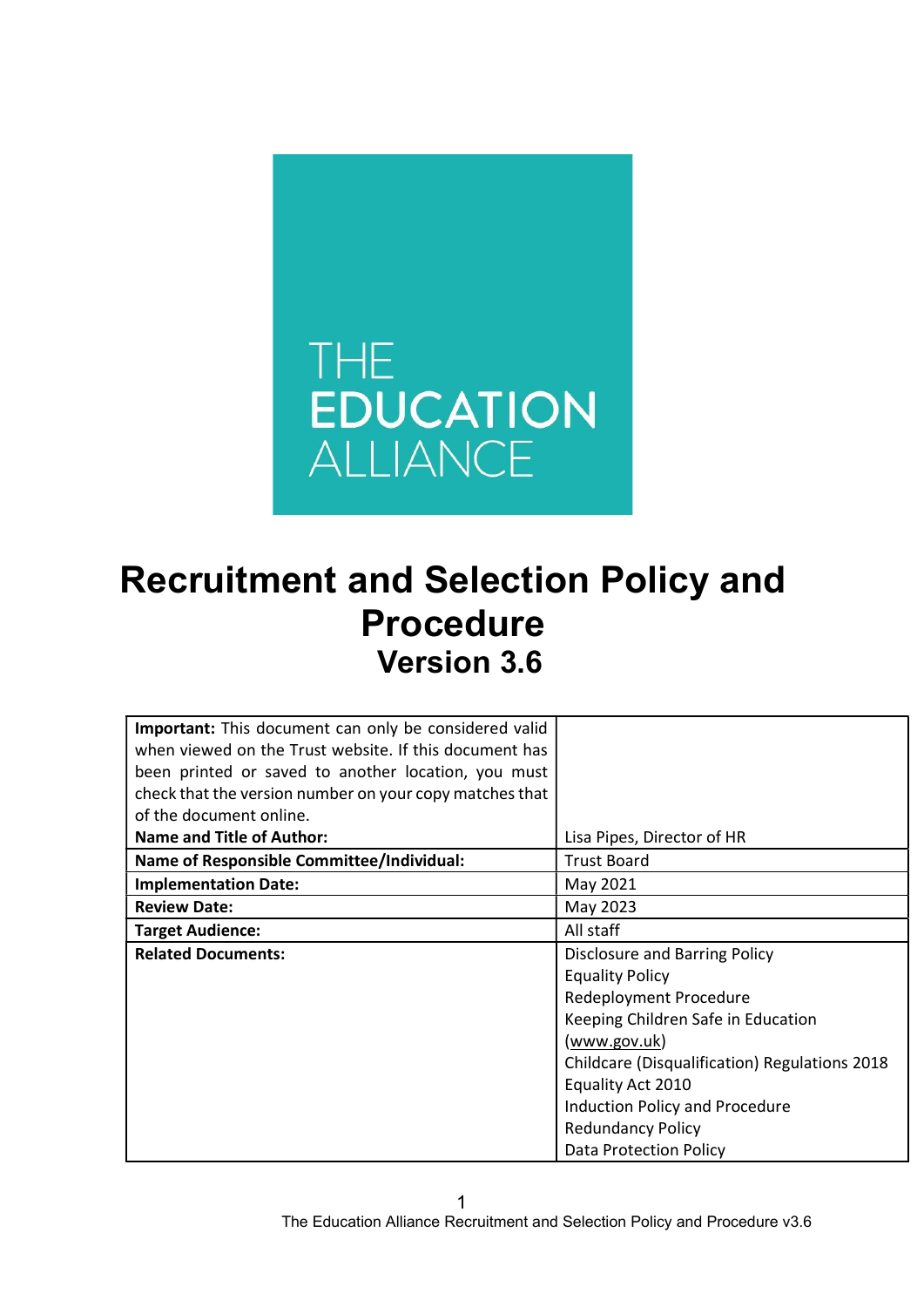#### **Contents**

| <b>Section</b>                                                  | Page |
|-----------------------------------------------------------------|------|
| <b>Policy Statement</b>                                         | 3    |
| <b>Purpose and Scope</b><br>1.                                  | 3    |
| <b>Roles and Responsibilities</b><br>2.                         | 4    |
| <b>Equality and Diversity</b><br>3.                             | 5    |
| <b>Principles</b><br>4.                                         | 5    |
| <b>Documentation</b><br>5.                                      | 6    |
| <b>Recruitment Authorisation</b><br>6.                          | 6    |
| <b>Job Description &amp; Person Specification</b><br>7.         | 6    |
| <b>Advertising</b><br>8.                                        |      |
| 9. Redeployment                                                 | 8    |
| 10. Secondments and Expressions of Interest                     | 8    |
| 11. Application and Shortlisting                                | 9    |
| 12. Assessments                                                 | 10   |
| 13. Decision to Appoint and Clearances                          | 12   |
| 14. Confirmation of an Offer of Employment                      | 15   |
| 15. Agency Workers                                              | 16   |
| 15. Monitoring Compliance with and Effectiveness of this Policy | 16   |
| 16. Review                                                      | 16   |
| Appendices                                                      |      |

| 1. Relevant Convictions Form |  |
|------------------------------|--|
|------------------------------|--|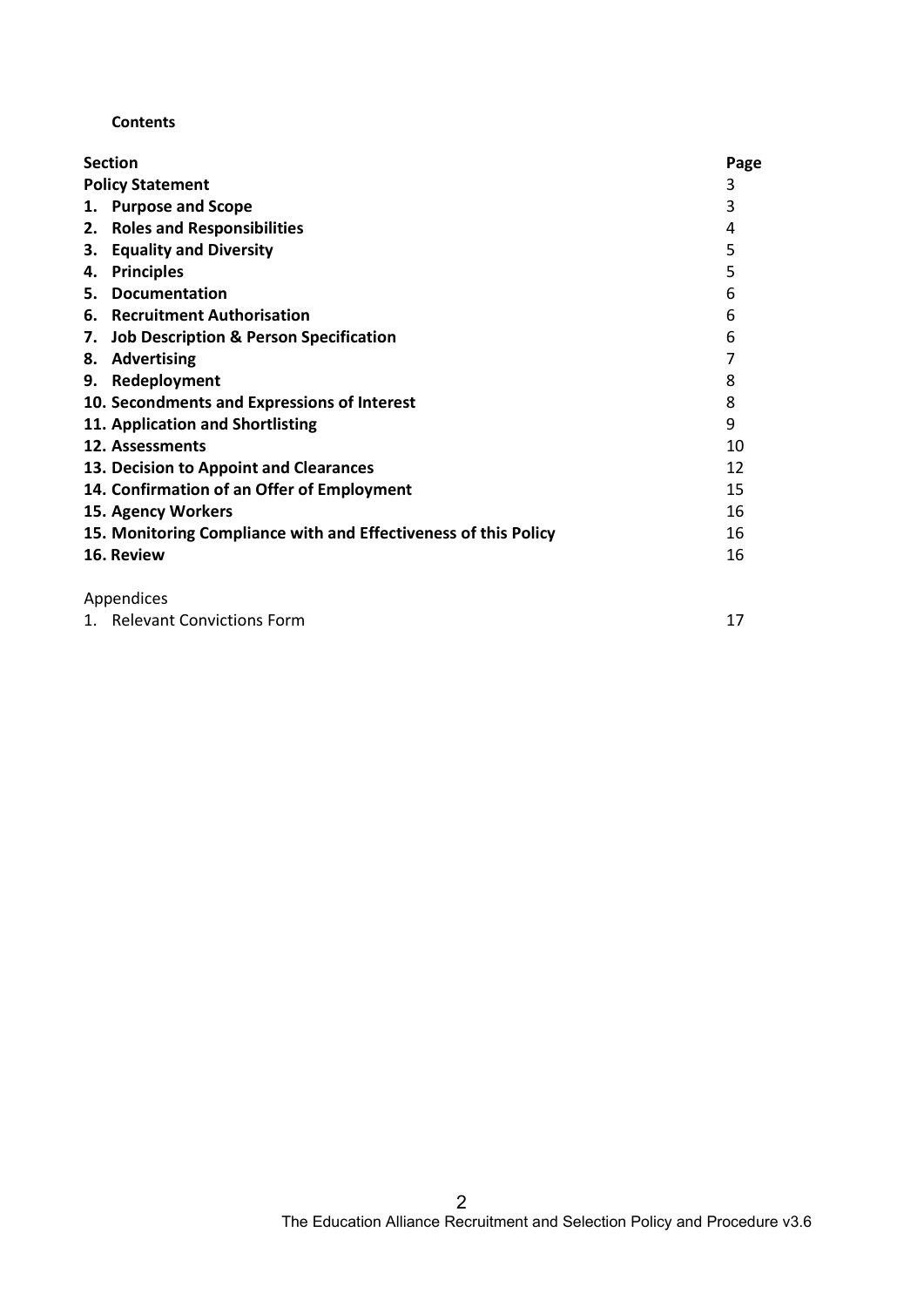#### POLICY STATEMENT

We are here to make great schools and happier, stronger communities so that people have better lives. We do this by:

- Always doing what is right
- Trusting in each other and standing shoulder to shoulder
- Doing what we know makes the difference

Doing what is right means always acting with integrity, in the interests of others and being honest, open and transparent.

The success of the Education Alliance (the 'trust') relies on recruiting and selecting the right people with appropriate skills, knowledge, qualifications, experience, abilities and competencies to meet current and future requirements. The trust endeavours to recruit and select the right people in a fair, consistent, timely and cost-effective manner in line with current legislation and statutory requirements. Safeguarding sits at the heart of the trust's recruitment and selection processes, ensuring our young learners' safety is central to our recruitment and selection processes, decisions and outcomes.

#### 1. PURPOSE AND SCOPE

The trust is committed to equality and fair treatment in recruitment and selection and all appointments will be based on merit. The trust will ensure that recruiting managers follow this procedure, safeguarding those children and young people for whom it has a duty of care. The purpose of the Recruitment and Selection Policy and Procedure is to provide a fair, consistent and transparent framework that adheres to employment legislation and statutory requirements, enabling managers to:

- attract the best possible applicants to vacancies
- ensure that the safeguarding and welfare of children and young people sits at the heart of recruitment and selection and is robust throughout the process
- follow a fair and consistent process in recruiting and selecting employees
- adhere to all relevant legislation and statutory requirements
- ensure the most cost-effective use is made of resources
- give applicants a clear understanding of the post and what is expected of them, measuring candidates against the criteria in a fair, transparent and reasonable way
- minimise the risk of making an unsuitable appointment

The trust recognises the legal obligations it has as an employer under the Equality Act 2010, the Parttime Workers (Prevention of Less Favourable Treatment) Regulations 2000, Fixed Term Employees (Prevention of Less Favourable Treatment) Regulations 2002, and the Human Rights Act 1998. The trust will comply with the requirements of Data Protection Legislation (being (i) the General Data Protection Regulation ((EU) 2016/679) (unless and until the GDPR is no longer directly applicable in the UK) and any national implementing laws, regulations and secondary legislation, as amended or updated from time to time, in the UK and then (ii) any successor legislation to the GDPR or the Data Protection Act 1998, including the Data Protection Act 2018). The trust also understands its statutory obligations and the HR Department will ensure policies, procedures, processes, training and associated documentation is regularly reviewed in line with changing legal and statutory requirements. Shortlisting, assessments and selection processes will always be carried out without regard to the nine protected characteristics: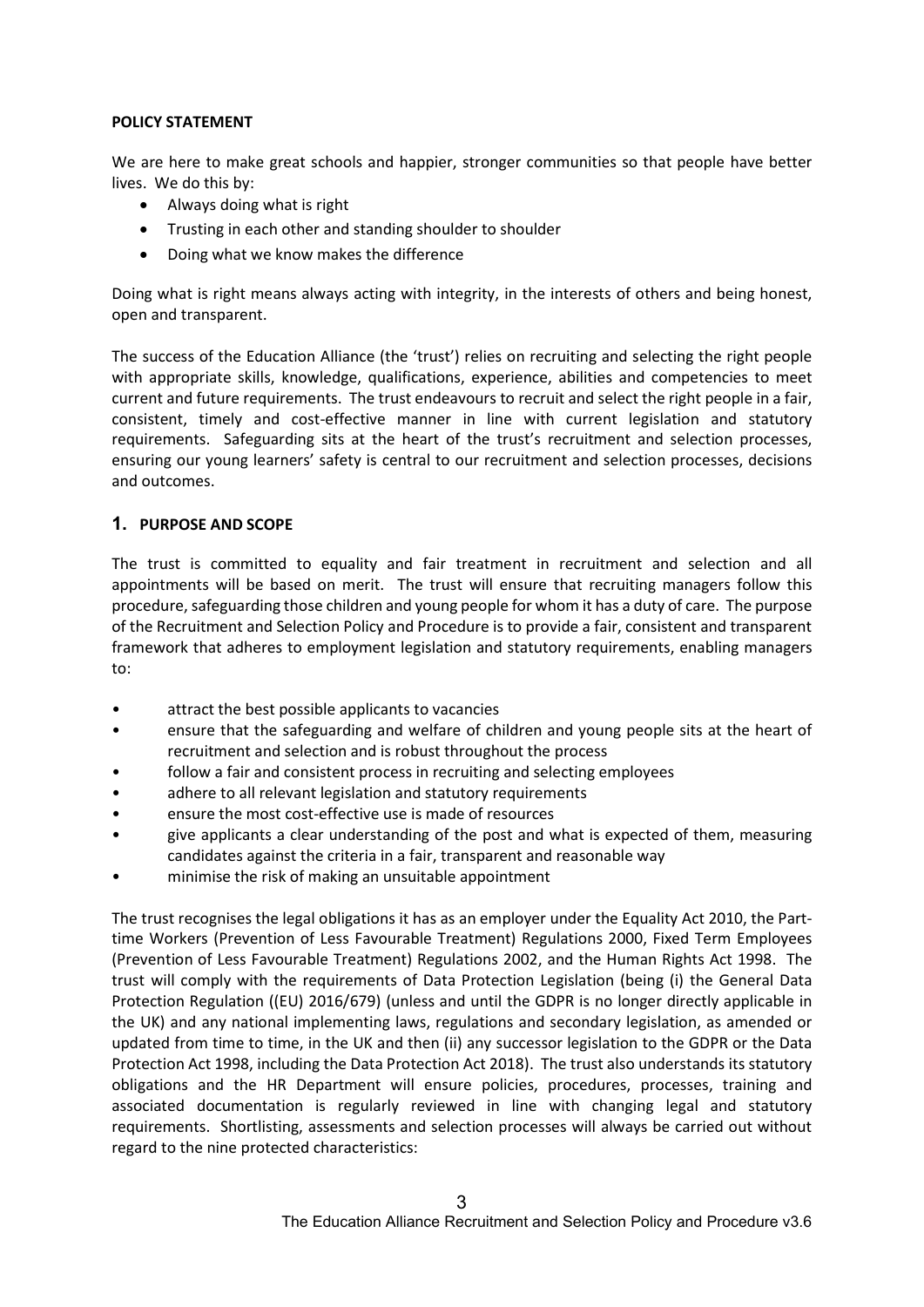- Age
- **•** Disability
- Sex
- Gender reassignment
- Pregnancy and maternity
- Race
- Sexual orientation
- Religion or belief
- Marriage and civil partnership

The trust also recognises its legal obligations in safeguarding vulnerable groups and this procedure adheres to the requirements of the Police Act 1997, the Rehabilitation of Offenders Act 1974 (Exceptions) Order 1975 (2013 and 2020), the Protection of Children Act 1999, the Education Act 2002 and statutory guidance (e.g. Keeping Children Safe in Education and Disqualification under the Childcare Act 2018).

This policy applies to all job applicants and employees of the trust.

## 2. ROLES AND RESPONSIBILITIES

The Trust Board is responsible for ensuring this policy is regularly reviewed. Members and Trustees are also responsible for the recruitment and selection of the CEO.

The CEO is responsible for ensuring candidates and employees are treated fairly and consistently across the trust.

Headteachers are responsible for ensuring this policy and procedure is implemented fairly and consistently in their schools, and Local Governing Bodies are responsible for monitoring the application of this policy within their respective schools. Headteachers and Governors are also responsible for ensuring managers, leaders and supervisors have access to appropriate training and development to enable them to apply this policy fairly, consistently and professionally, in line with legal and statutory requirements.

The **HR Department** is responsible for overseeing the introduction, implementation, monitoring and review of this policy and will report to the CEO, the Trust Board and Local Governing Bodies as required. The HR Department will provide advice, guidance and support in the implementation of this policy and procedure, acting as a point of contact for managers. The HR Department will ensure that this policy is implemented fairly and consistently, whilst also ensuring that relevant employment legislation and statutory guidance is adhered to.

Managers and staff must ensure they carry out recruitment and selection fairly and consistently in line with this policy and procedure, accessing support, guidance and training as and when required. Managers must also provide appropriate, constructive feedback to candidates. Detailed, meaningful feedback should be offered to all unsuccessful candidates following an assessment process, and to candidates who are not shortlisted, should they request feedback.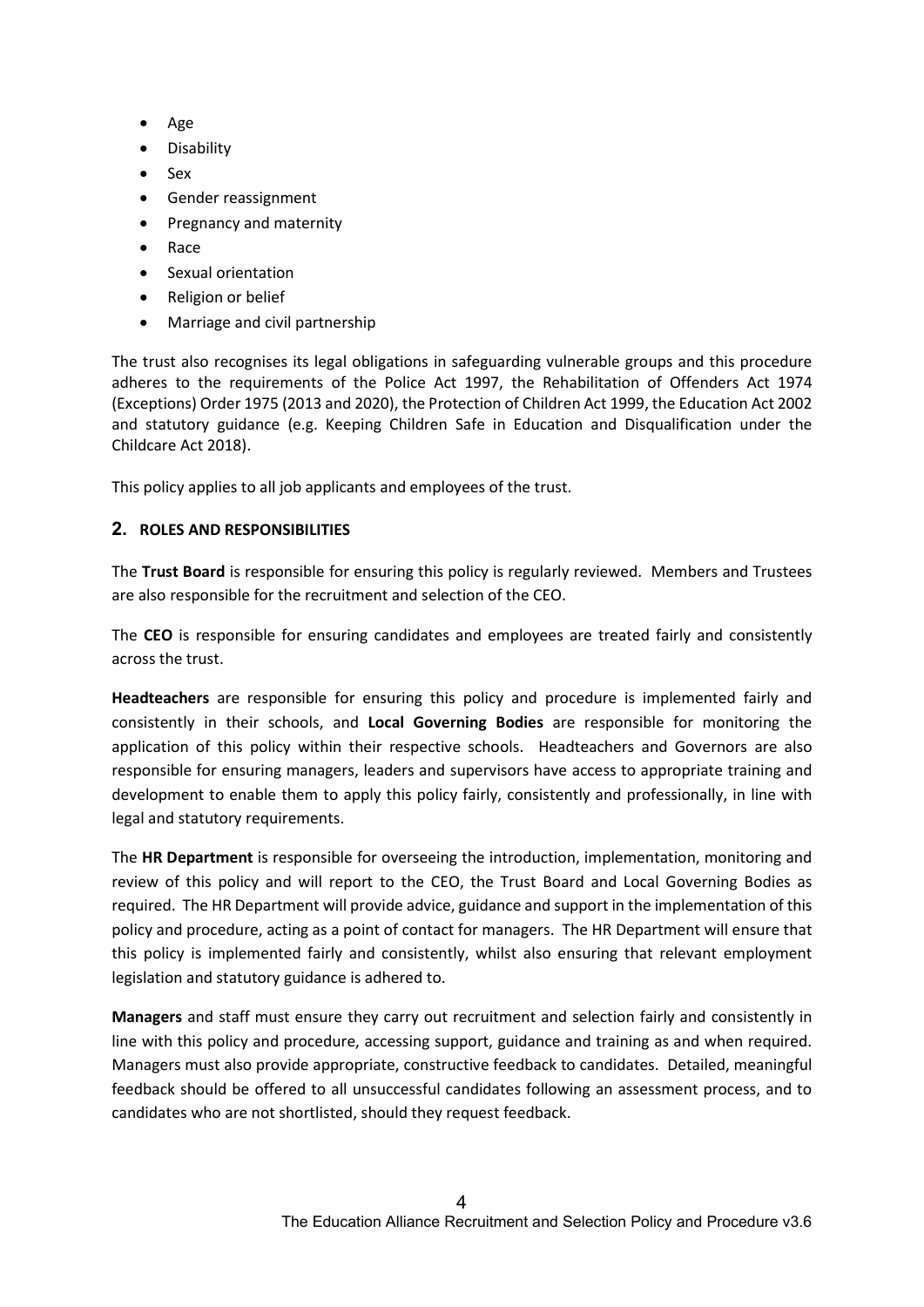# 3. EQUALITY AND DIVERSITY

The trust is committed to:

- Promoting equality and diversity in its policies, procedures and guidelines, adhering to the Equality Act 2010.
- Delivering high quality teaching and services that meet the diverse needs of its student population and its workforce, ensuring that no individual or group is disadvantaged.

The trust is committed to providing equality of opportunity for all and ensuring that all stages of recruitment and selection are fair. Job descriptions, person specifications, advertisements and other recruitment and selection documentation must only contain objective, justifiable, non-discriminatory information. Managers should take care not to include:

- Explicit references to age or age ranges
- Language that could be perceived as age bias (such as young, mature, energetic)
- Specifications for a particular gender, race, religion or age unless it is defined as a Genuine Occupational Qualification
- Language that could be perceived as discriminatory (e.g. 'must be fit', 'able bodied', 'generally healthy', or 'able to drive')
- Qualifications that could be age bias (e.g. GCSEs) without adding 'or equivalent'

The Equality Act 2010 allows for specifications to include a requirement for a particular gender, race, sexual orientation, religion or age as long as it is defined as a Genuine Occupational Qualification. Managers must seek advice from the HR Department if they believe that a vacancy they have approval to recruit to has a genuine occupational qualification.

# 4. PRINCIPLES

The trust adheres to the following principles in recruitment and selection:

- All applicants will receive fair and reasonable treatment.
- The job description/person specification is an essential tool, which is used throughout the process and applied equally to all applicants.
- Recruitment decisions will be based on the assessment of how candidates match the criteria detailed in the job description/person specification (e.g. knowledge, skills, qualifications, experience, abilities and competencies).
- Selection should be carried out by a panel of at least two people, preferably three people where possible. At least one panel member must have received recruitment and selection and safer recruitment training.
- Selection should be based on a minimum of a completed application form, shortlisting and interview.
- CEO recruitment and selection will be carried out by Members and Trustees.
- All posts will normally be advertised, unless there are specific circumstances (e.g. situations requiring ring-fencing or slotting, such as people at risk and seeking suitable alternative employment via the trust's Redeployment Procedure).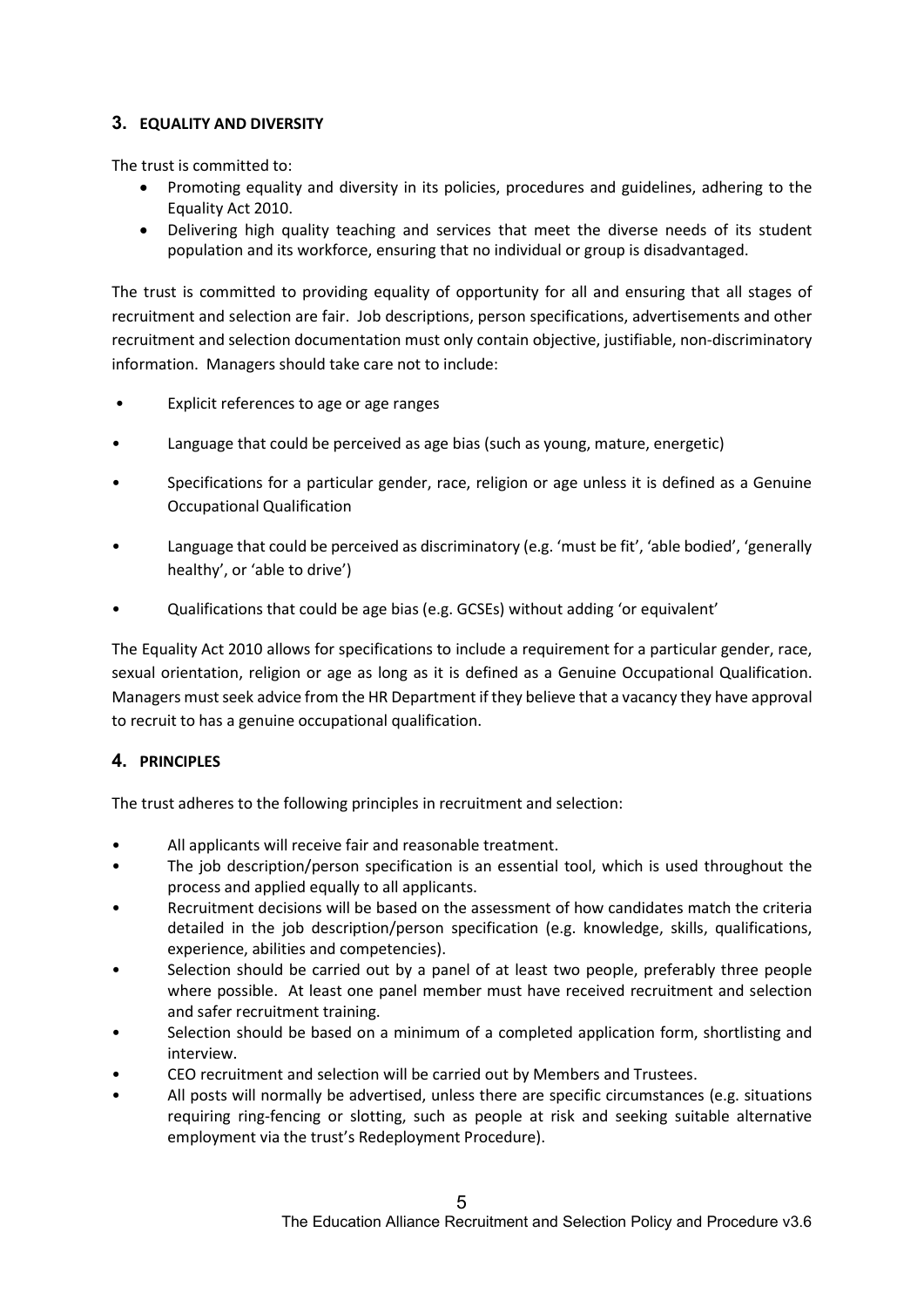• The Equality Act 2010 requires the trust to make reasonable adjustments to the recruitment process if an applicant makes us aware that they have a disability. This applies to the entire recruitment process, from advertisement to appointment and the trust is committed to meeting this requirement.

# 5. DOCUMENTATION

The recruitment process will be documented at each stage, resulting in a clear audit trail and transparency of decisions. All documentation relating to the recruitment process should be retained for 6 months from the date of the appointment decision by the HR Department. Documentation relating to the successful candidate will be transferred to their personal file. By keeping appropriate records, the trust can demonstrate in the event of an enquiry or complaint that appropriate procedures have been followed. Information on candidates must be treated in the strictest confidence and restricted to those directly involved in the recruitment process.

The HR Department will use appropriate ICT to manage the recruitment process and therefore vacancy and applicant data will be stored electronically and all recruitment documentation will adhere to the requirements of the Data Protection Act 2018 and the General Data Protection Regulations 2016.

# 6. RECRUITMENT AUTHORISATION

All recruitment requests must be approved by the Director of HR and Governance prior to a vacancy being advertised. Before any decision is made to advertise a vacancy the Headteacher must be convinced that a vacancy exists that requires filling (via the recruitment authorisation process). The recruiting manager must consider fully the need to recruit and detail their requirements in their request. The HR team will reflect this information in the Recruitment Request Form. Schools that are experiencing financial difficulties must seek approval to recruit from the Director of HR and Governance.

The recruiting manager must consider:

- Whether the post needs to be filled and how best to fill it
- Any required changes to the role and responsibilities
- Any changes to the qualifications, knowledge, skills, experience and competencies required for the role alongside the potential re-evaluation requirements
- Any foreseen/expected future changes to the job or department
- Organisation changes elsewhere in the trust alongside potential redeployees
- The need to minimise redundancy situations in line with the trust's Redundancy Policy, Organisational Change Policy and Redeployment Procedure

The recruiting manager should seek advice and support from the HR Department prior to completing the Recruitment Request Form and throughout the ensuing recruitment and selection process.

# 7. JOB DESCRIPTION/PERSON SPECIFICATION

The recruiting manager is responsible for describing the role and responsibilities clearly, concisely and accurately within the job description/person specification. The recruiting manager must also ensure that for associate roles the job description has been evaluated and is positioned at the correct pay point by checking with the HR Department. The HR Department will check that the job description has been evaluated, therefore if the recruiting manager has or intends to revise the job description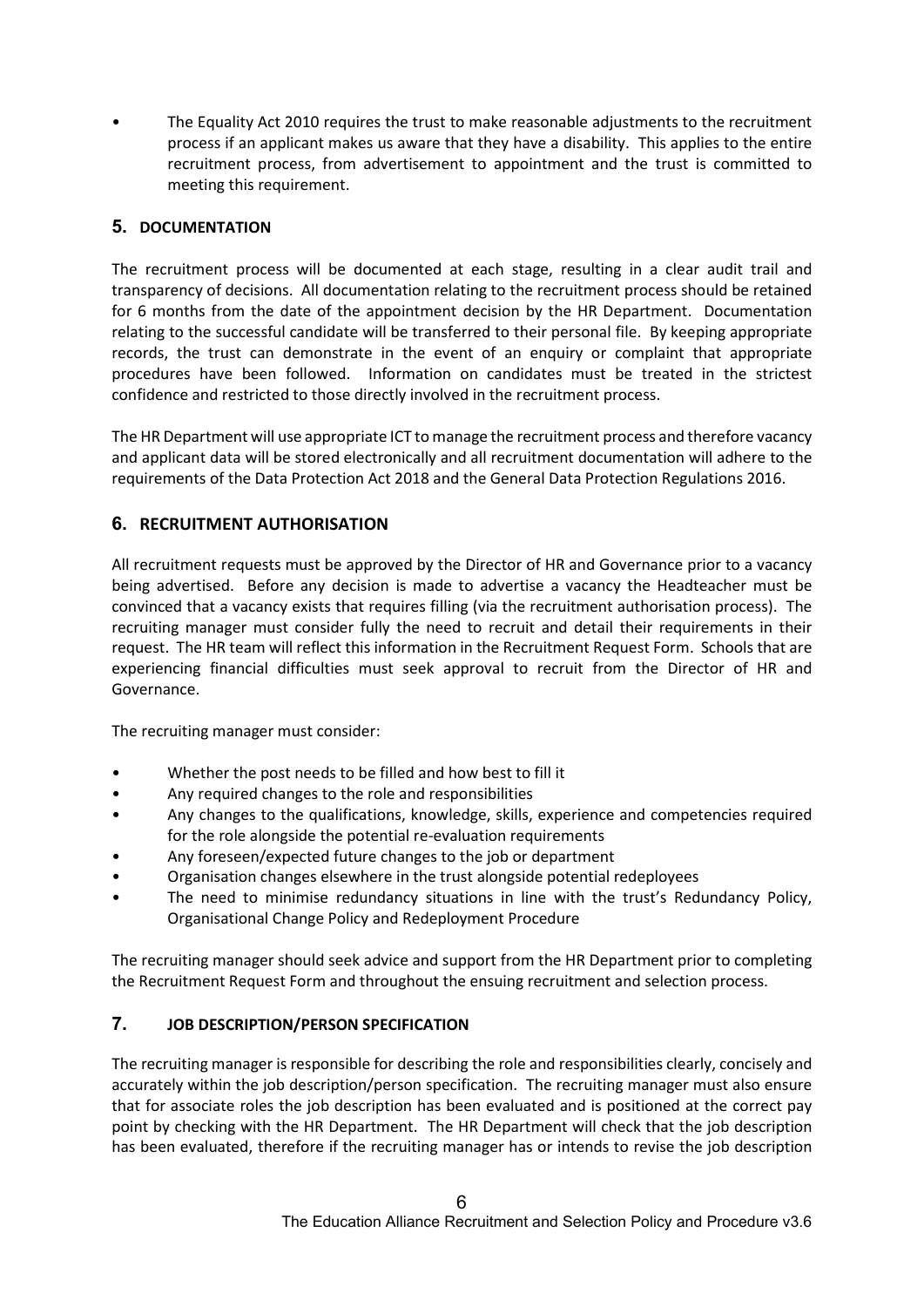and/or person specification they must notify the HR Department, as revisions may impact on the job evaluation score.

The recruiting manager is responsible for ensuring the job description/person specification includes all the essential and desirable qualifications, knowledge, skills, experience and competencies required for the role, ensuring that the stipulated criteria is measurable and non-discriminatory. The manager must also propose the hours, employment status (e.g. full-time, part-time, term-time, permanent, and fixed-term) and working pattern.

When completing or checking the job description/person specification, the recruiting manager should consider how each aspect will be measured. It is vital that care is taken when writing/reviewing the job description/person specification as this is used as a baseline for the recruitment and selection process (i.e. applicant's suitability for the post is measured against this throughout the process). Care must also be taken to avoid the inclusion of unnecessary, marginal or blanket requirements as this could lead to allegations of discrimination (e.g. ability to drive may be viewed as discriminating against disabled applicants unless justifiable).

Competencies should align to the competency framework the trust uses, the trust's purpose, values, ethos and ethical leadership framework. The HR Department can provide advice and support in reviewing, applying or developing competencies.

The person specification details the knowledge, skills, expertise and competencies required for the successful delivery of the key responsibilities detailed in the job description. The recruiting panel and/or the HR Department must not shortlist a candidate that does not meet the essential criteria for the post as essential means the role cannot be delivered without that key knowledge, skill, expertise or competency. Desirable criteria help the recruiting managers differentiate between satisfactory and outstanding candidates.

The job description/person specification must be finalised before the vacancy is advertised as prospective candidates often use the advert, job description and person specification as a means of selecting or de-selecting themselves.

# 8. ADVERTISING

If the recruitment request is approved, the HR Department will draft an advert that includes:

- an introduction to trust and the specific school the role sits within, the ethos, values and benefits of working within the trust and the school
- the role's purpose and key responsibilities
- basic details about the post e.g. job title, salary/pay point, hours, contractual status
- the essential criteria (as stipulated on the job description/person specification) and any special working arrangements or requirements
- any additional payments, allowances or benefits as appropriate (e.g. any recruitment and retention premia or relocation assistance on offer)
- where possible, the intended date for assessment/interview (if applicable)
- a named contact for informal enquiries where possible
- details of how to apply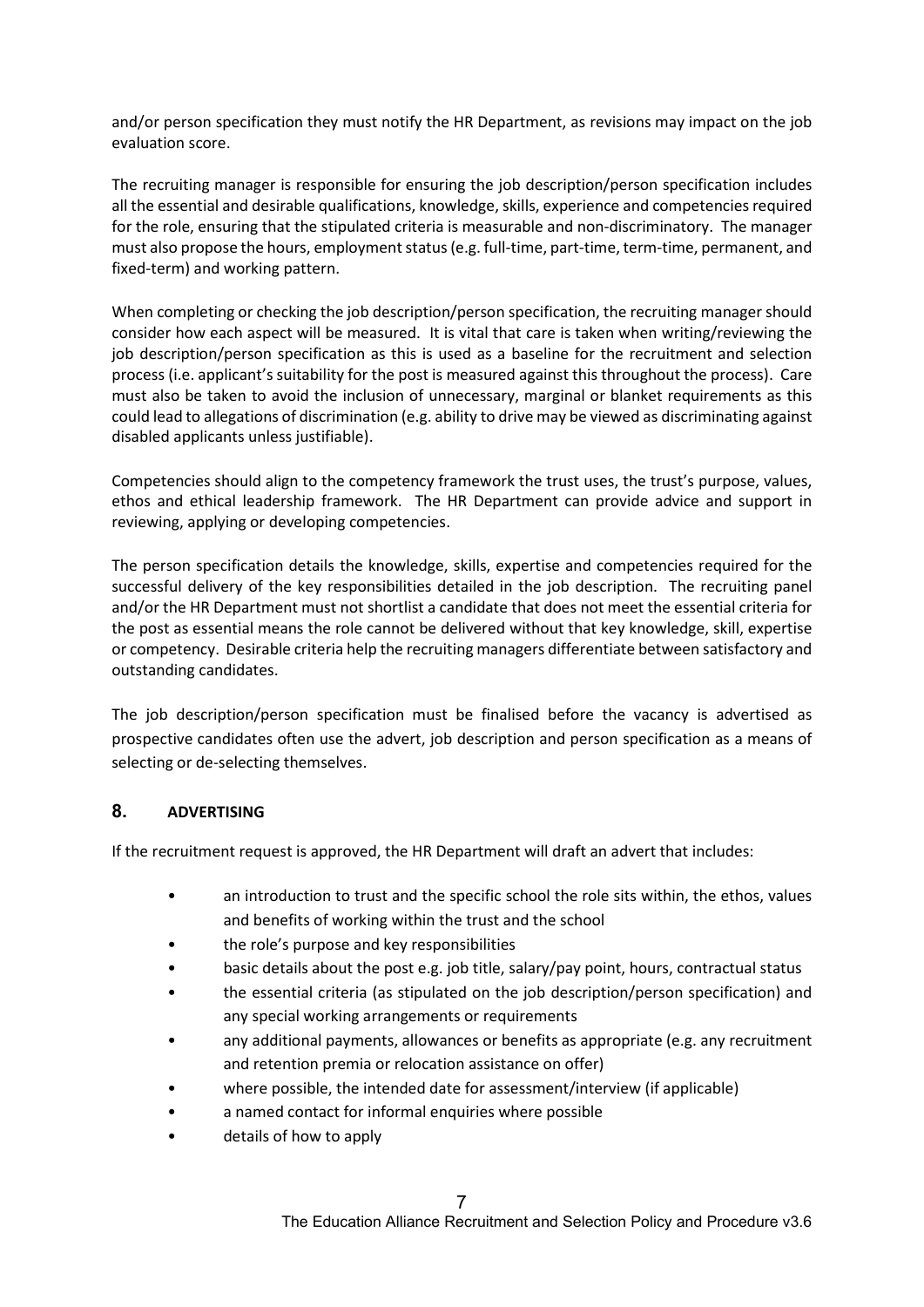- the closing date for applications
- a safeguarding statement

The trust is committed to encouraging flexible working, and vacancies will contain flexibility statements wherever possible (e.g. 'up to full-time'). Vacancies will be advertised on the trust website. Vacancies will also be shared with staff via regular bulletins. The trust is committed to providing enjoyable and satisfying careers for its workforce, therefore vacancies will be advertised internally and external advertising may not always be required.

The HR Department will review recruitment requests against the redeployment register and the Yorkshire Wolds Teacher Training (YWTT) student list. Teaching vacancies will be advertised internally, providing opportunity for teaching staff to apply for other roles within the trust, and for temporary teaching staff to apply for permanent roles. Where there are vacancies which are potentially suitable for (YWTT) students, the vacancy will be advertised internally, allowing temporary staff the opportunity to apply for a permanent post, and the post will be ring-fenced, with internal temporary staff viewed as the first priority, and YWTT staff as the second priority. It is anticipated that YWTT will be shortlisted for teaching vacancies within the trust wherever possible, and assessment programmes will include an interview, student panel and lesson observation.

Internal candidates wishing to apply for a post advertised within the trust will normally be offered a preferential interview, prior to external candidates, maximising opportunities for employees who wish to widen their experience and work at other schools in the trust.

The HR Department will provide recruiting managers with advice and costs in relation to the most appropriate media for external advertising to ensure that adverts are within budget whilst ensuring that they reach the target audience. The HR Department will also check that the advert is free from discrimination in terms of its content, design and language.

#### 9. REDEPLOYMENT

The trust is committed to retaining its workforce wherever possible. There may be occasions where staff meet the criteria for redeployment. Redeployees are encouraged to apply for suitable alternative positions and they must meet the essential criteria for the role in order to be shortlisted. The recruiting manager will be advised of any redeployees applying for their vacancies and may be required to interview a redeployee prior to other candidates. Managers should refer to the Redeployment Procedure and seek advice from the HR Department when considering a redeployee for a vacancy.

#### 10. SECONDMENTS AND EXPRESSIONS OF INTEREST

Secondments must be authorised by the CEO/Executive Principal before such opportunities are advertised and recruited to. Adverts for secondment opportunities must explicitly state that the role is a secondment opportunity and the intended duration of the secondment. Applicants must seek approval from their line manager prior to applying for a secondment opportunity as there may be occasions where the manager is unable to support the release of one of their team members for a secondment (e.g. if their substantive role is a difficult to recruit to role).

The trust may, in exceptional circumstances, utilise an internal expression of interest recruitment process. This may be justifiable for a temporary appointment, for example, where the role is of a specialist nature or where a developmental opportunity is available internally and can be ring-fenced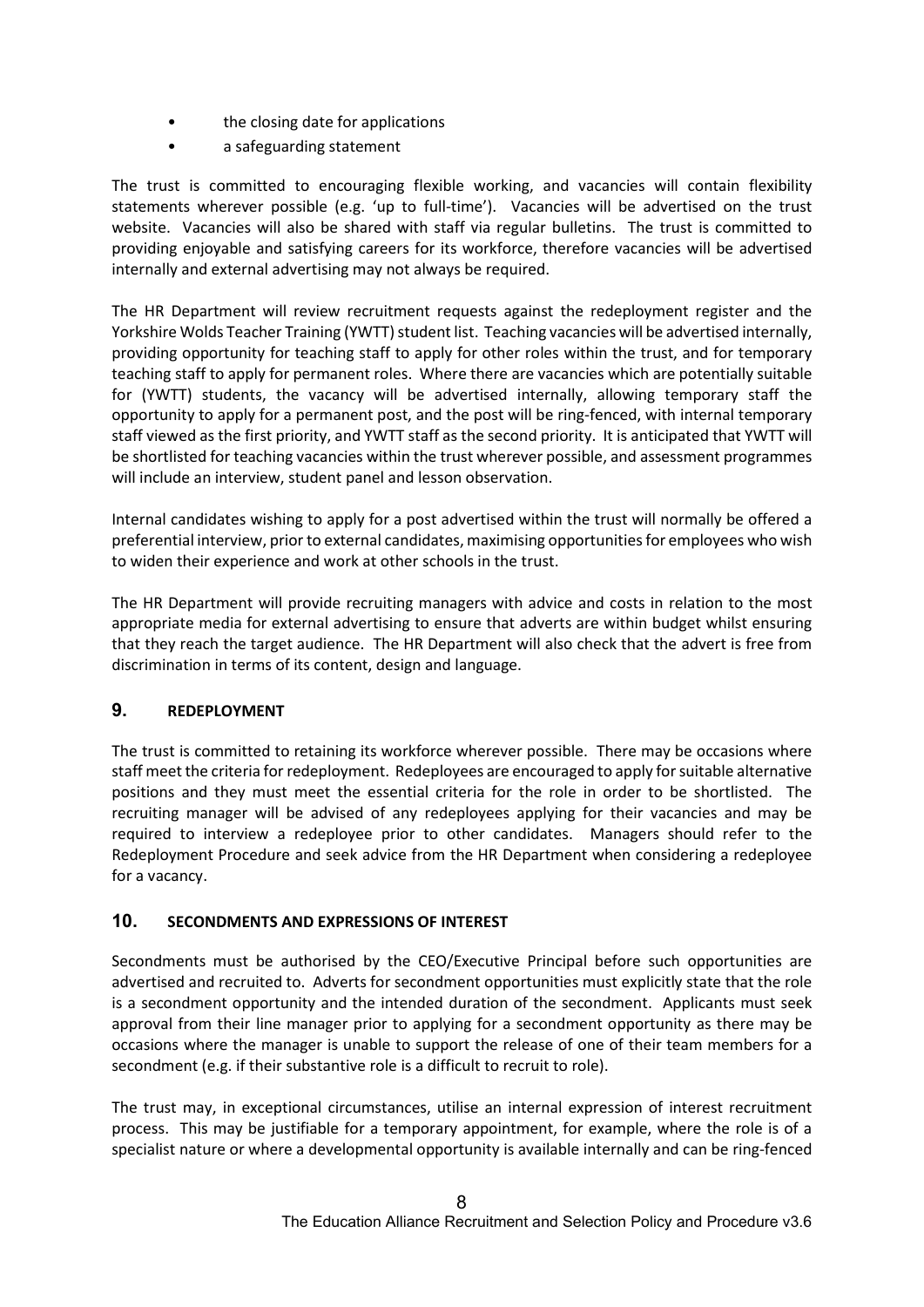for a particular group of staff. Organisational changes may also result in ring-fenced opportunities for affected staff. Managers must read the Redundancy Policy, Organisational Change Policy and Redeployment Procedure and seek advice from the HR Department.

Expressions of interest allow for a quick turnaround and remove the external element of recruitment. However, this is the only difference to the normal recruitment process as once application forms are received the normal recruitment and selection processes follow (e.g. shortlisting, interviews, assessments etc.).

## 11. APPLICATION & SHORTLISTING

Once a vacancy has been advertised, applicants will be able to access the relevant information and application form online. The application pack will include as a minimum:

- Application form
- Welcome letter
- Equal opportunities monitoring form
- Job description/person specification
- Summary of basic conditions of service (e.g. salary, annual leave, allowances, benefits, term-time only)
- Additional information specific to the post (e.g. organisational structure, departmental information)
- Details of the DBS processes where appropriate

All applicants must complete an application form; however, disabled applicants may submit their application in an alternative format, in liaison and agreement with the HR Department. Recruiting managers can shortlist online and shortlisted candidates can be notified online. Applications submitted online will require signing by the applicant if they are invited to an assessment process.

The HR Department may develop a long list for high volume recruitment, based on the essential criteria from the person specification. The HR Department will ensure shortlisting panel members are able to shortlist online and that they have the information, advice and support they require. All applications must be treated in the strictest confidence and restricted to those directly involved in the recruitment process.

The HR Department will ensure that the shortlisting process and outcomes align to the legal and statutory requirements. Shortlisting must be conducted initially against the essential criteria detailed in the job description/person specification that can be evidenced on the application form (e.g. qualifications/professional membership/work experience), ensuring that the information on the application form is used to assess each applicant. This must be fairly and consistently applied to all applicants. If there are too many applicants shortlisted against the essential criteria, the panel may then use the desirable criteria. If there remain too many applicants to interview, the panel should seek further advice and guidance from the HR Department. The panel must not shortlist any applicant that does not meet the essential criteria of the post.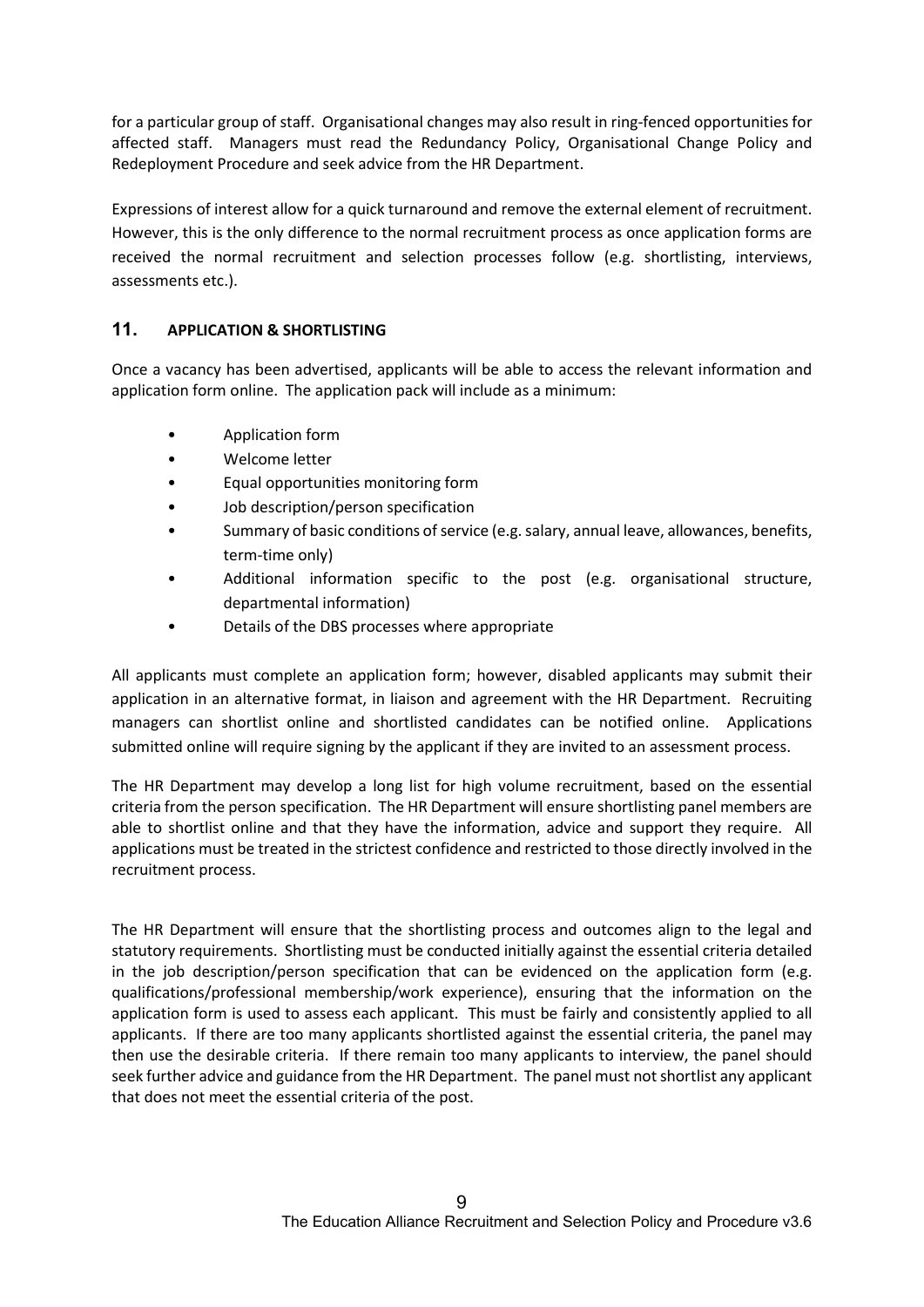Once shortlisting is completed, the HR Department will notify shortlisted applicants of the next steps, ensuring shortlisted candidates are aware of the need for them to bring appropriate identity evidence with them to their assessment day. The HR Department will therefore require details of the assessment process and are able to assist recruiting managers in designing an appropriate assessment process. The HR Department will discuss with disabled applicants any special requirements they may have for the interview and arrange appropriate support, advising the recruiting manager as appropriate.

The trust will normally contact candidates to thank them for their interest and confirm when they have not been shortlisted. Candidates that are not shortlisted are not normally provided with feedback; however, recruiting managers must provide candidates with opportunities to seek constructive feedback in support of their continual learning and development.

# 12. ASSESSMENTS

The HR Department will advise managers on the suitability and options regarding the assessment process, ensuring that it does not breach legislation, good practice or safer recruitment guidelines. As a minimum, the assessment process will include shortlisting and an interview and candidates invited to interview will be advised of the assessment process. Alongside an interview, additional assessment tools may include:

- Student or stakeholder panel
- Lesson delivery/observations
- Seen/unseen presentations
- Typing tests
- In-tray exercises
- Knowledge or technical tests
- Group work
- Ability tests (e.g. numeracy/literacy)
- Data analysis

This list should be used as a guide as it is not an exhaustive list.

The HR Department will advise on the best approach when measuring candidates against the set criteria, ensuring that the assessment tools are appropriate, justifiable and in line with legislation, best practice and statutory guidelines. The HR Department will ensure that appropriately qualified, trained, experienced and knowledgeable staff will assess candidates. Students or stakeholders involved in the recruitment process will have access to training, advice and guidance and they will have clear parameters for their involvement. They will provide feedback to the recruiting panel.

The recruiting panel must prepare questions and assessments with the HR Department, advising the HR Department of the preferred schedule for the assessments. Templates for competency-based interview questions, presentation briefs, scoring sheets and assessment templates are available from the HR Department, alongside advice and guidance. A set of common questions relating to the requirements of the post will be asked of each applicant. Their response will determine whether that is followed up through further questioning. Any gaps in employment history must be explored during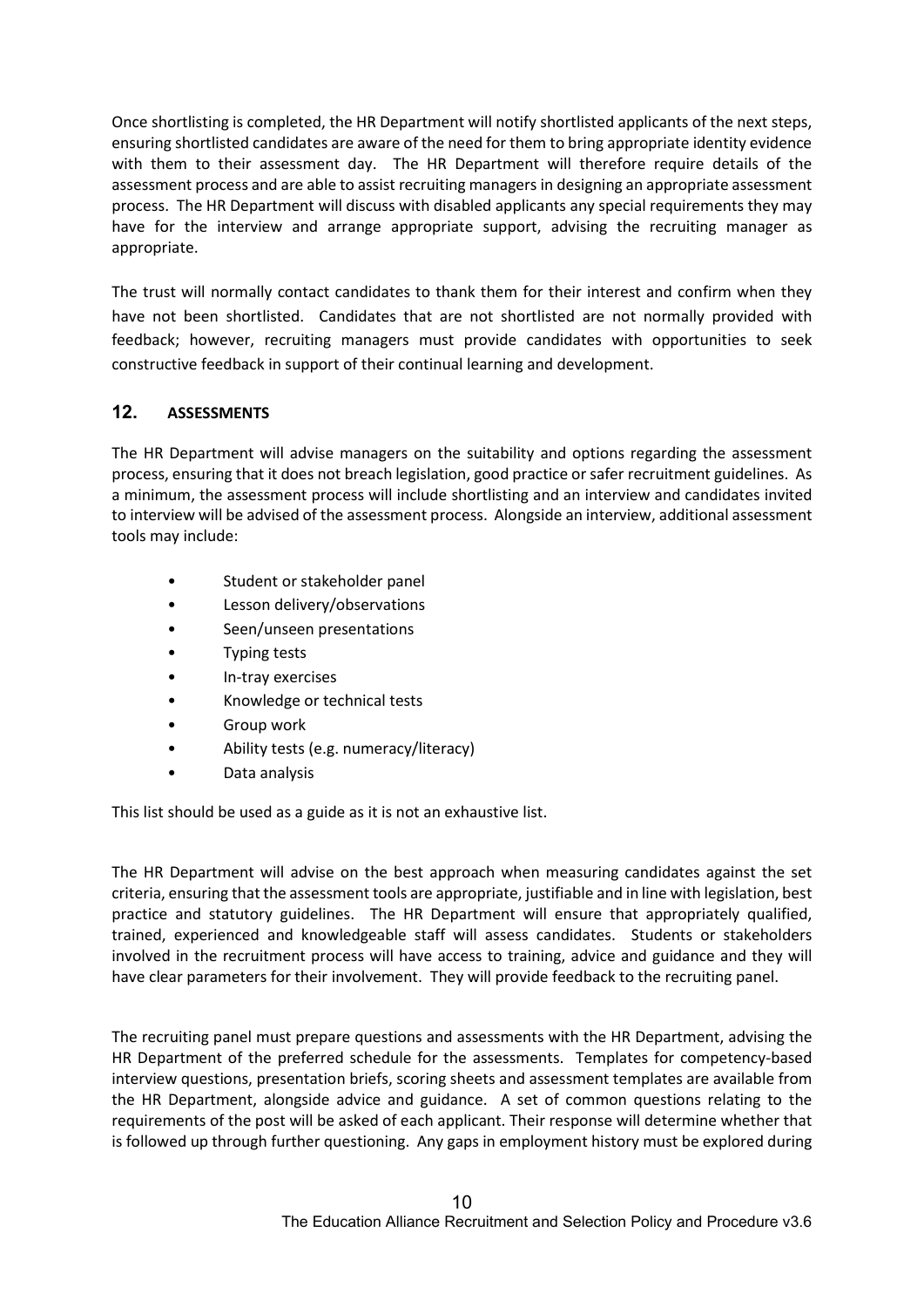the interview process. Candidates shortlisted for interview will be asked about their suitability to work with children. They will also be required to disclose and then discuss criminal convictions and/or cautions which are not protected under the amendments to the Rehabilitation of Offenders Act 1974 (Exceptions) Order 1975 (2013 and 2020) that may deem them unsuitable.

The HR Department will normally support the recruitment process through booking rooms, refreshments, facilities and student/stakeholder panels as required. They can also conduct a variety of assessments to enable a thorough assessment of candidates against the criteria detailed in the job description/person specification. The HR Department will send the recruitment pack to panel members, which will include:

- Job description/person specification
- Application forms
- Interview questions
- Other assessment documentation as appropriate
- Scoring sheets
- A terms and conditions sheet which details the basic employment details
- Schedule for the assessment process
- Advice regarding safeguarding, legal and statutory requirements

On the interview day, the HR Department will check the candidate's identity (including the candidate's eligibility to work in the UK), qualifications and membership of a professional body (where appropriate). The HR Department will notify the panel of any issues arising from these checks.

The interview panel must consist of at least two people, preferably three. One of them should have been involved in the shortlisting process and one of the panel members should be the person whom the post reports to. At least one of the interviewers must have completed safer recruitment training within the last three years. The HR Department will ensure that where required, reasonable adjustments are made for disabled candidates. If the recruiting panel has any concerns regarding a disabled candidate's ability to perform the role for which they have applied, they should seek advice from the HR Department.

All questions must relate to the job as detailed in the job description and person specification, measuring the candidate's suitability against the criteria in a fair, transparent and consistent way. The panel should remind each candidate that if they are selected as a preferred candidate, a DBS clearance will be necessary. The HR Department will send a declaration form to the preferred candidate following the assessment day, for them to complete as part of the clearance process. The declaration form covers the following considerations:

- Do you have any adult cautions (simple or conditional)?
- Do you have any unspent conditional cautions?
- Do you have any unspent convictions in a Court of Law?
- Do you have any spent convictions that are not protected as defined by the Rehabilitation of Offenders Act 1974 (Exceptions) Order 1975 (Amendment) (England and Wales) Order 2020?

HR Departments should remind candidates of the Ministry of Justice guidance which will assist them in answering those questions https://www.gov.uk/government/publications/new-guidance-on-the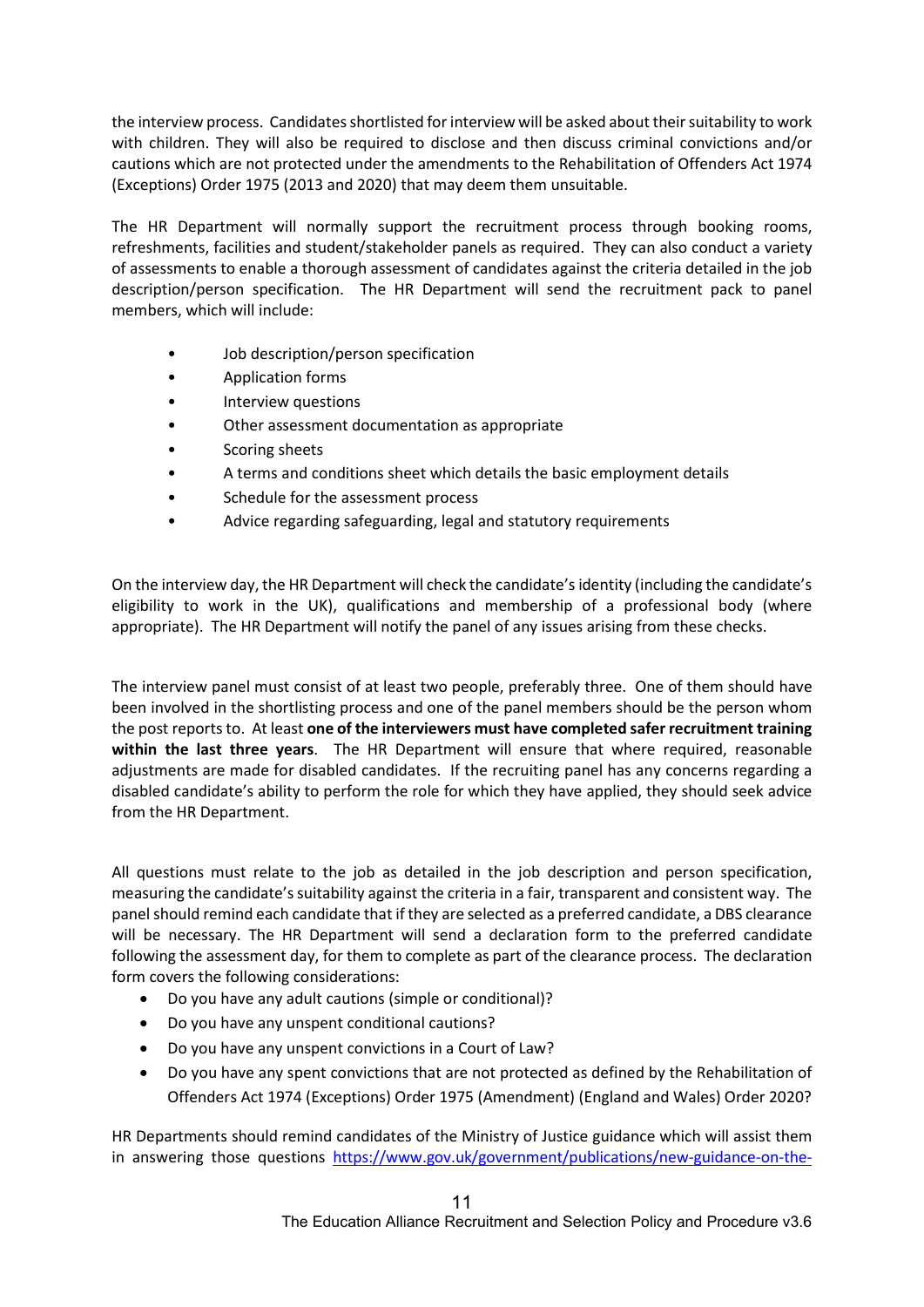rehabilitation-of-offenders-act-1974. Where the candidate does have conviction information but is unclear whether they are required to disclose it to you, HR Departments should advise the candidate to complete the declarations form (Appendix 1). If the candidate is not successful, their conviction information should be destroyed in accordance with the trust's records and retention procedures.

Candidates should be advised that any offer is subject to the trust receiving satisfactory clearances, including references, identity check, qualification checks, Disclosure and Barring Check (DBS) and a pre-employment medical clearance. The interviewers must make notes throughout the interview, recording the key candidate responses. Time should be allocated at the end of each interview for scoring to take place. Each interviewer must score each question and their comments on the form should ensure that each score is justifiable and that constructive feedback can be given. The panel should complete the scoring sheet and return all documentation to the HR Department upon completion of the assessment process as it will be retained on the job file for 6 months.

#### 13. DECISION TO APPOINT & CLEARANCES

Once all assessments have been completed, each individual panel member will total their scores and usually the candidate with the highest scores in rank order will be the preferred candidate. The Chair of the panel must discuss their preferred candidate choice with their Headteacher prior to offering a position and only when the Headteacher has agreed with their preferred choice can an offer (subject to satisfactory clearances) be made. Ultimately, the decision to appoint will be made by the Headteacher, having due regard to the views, opinions and preferences of the panel members. The Chair of the panel should discuss the offer with the preferred candidate, explaining that it is subject to satisfactory clearances. The Chair must complete the Recruitment Request Form and forward it to the HR Department at their earliest opportunity to enable clearances to be undertaken. The Chair should also discuss salary with the HR Department where there is a range or allowances on offer, prior to an offer being made. The HR Department will advise on the appropriate salary offer, and they may contact the preferred candidate to seek current salary information, to ensure their advice to the recruiting manager is sound.

The recruiting panel must also contact the unsuccessful candidates and provide them with access to constructive feedback that is honest and balanced, giving them examples of where they could develop and improve in the future. The conditional offer will be confirmed, subject to satisfactory clearances, and the HR Department will notify the recruiting manager of the progress of satisfactory clearances. Recruiting managers must not arrange for a new starter to commence until they have received confirmation from the HR Department that all clearances have been received and all are satisfactory.

The HR Department will not contact unsuccessful candidates unless the recruiting manager specifically requests this.

All offers of employment (verbal and written) are subject to satisfactory clearances:

- Receipt of at least two satisfactory written references (one of which must be their current or most recent employer)
- Verification of the applicant's identity, preferably from current photographic ID and proof of address
- Verification of the applicant's medical fitness
- Verification of qualifications where relevant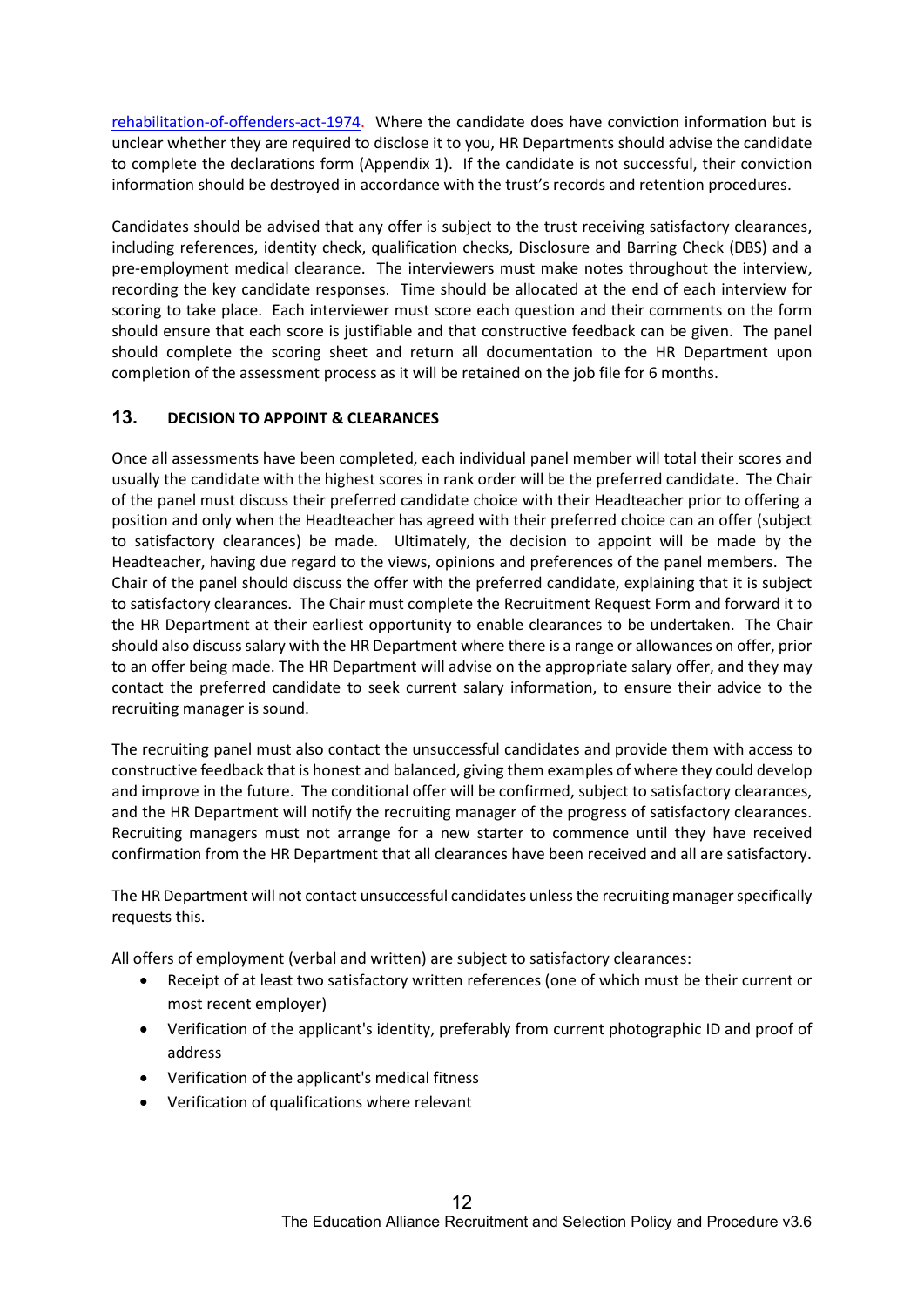- Verification of professional status where applicable. For teachers, this will include checking that the individual has the required teaching qualification and has successfully completed any statutory induction, if required, through the Teacher Services System.
- Satisfactory enhanced DBS check
- For management positions (applicable to governors/trustees, Headteachers, members of the Senior Leadership Team and departmental heads only), verification that they are not subject to a section 128 direction by checking the Teacher Services System
- For teachers and other employees who hold QTS who are working in non-teaching roles, verification that they are not subject to a prohibition order by checking the Teacher Services System
- For teachers, satisfactory check to determine any restrictions/sanctions that have been imposed in other EEA member states, through the provision of a letter of professional standing from the professional regulating authority in the country that they qualified
- A clear children's barred list check (except supervised volunteers)
- Verification of right to work in the United Kingdom
- Any further checks where the applicant has lived or work outside of the UK including
- Childcare Disqualification Declaration (if relevant to setting)

References are normally requested prior to interview, in order to speed up the process of recruitment and selection and in line with statutory guidance. However, some candidates request that their referees are not contacted unless an offer is made. Therefore, any verbal offer must be subject to satisfactory clearances being received. There must be a minimum of two references, one of which should be the candidate's current or most recent line manager. For teaching posts this would normally be the Headteacher. References will not form part of the assessment scoring, but any concerns raised within a reference should be discussed with the HR Department and the Headteacher. Open references will not normally be accepted, therefore the reference template should be used.

The HR Department will contact the preferred candidate to arrange for them to complete the online DBS application form (unless the preferred candidate has used the update service), providing the candidate with advice and guidance in line with DBS guidance and the trust's DBS Policy.

The preferred candidate will complete their medical questionnaire and once assessed, the Occupational Health provider will contact the HR Department to confirm the outcome.

It is a criminal offence to employ someone who is subject to immigration control and who does not have current and valid permission to be in the UK. The identity check, normally undertaken on the assessment day, will include a check of the candidates' eligibility to work in the UK.

Qualifications and membership of professional bodies (where appropriate) will normally be checked on the assessment day. The HR Department will notify the panel of the outcome of these checks.

The Childcare (Disqualification) Regulations 2018 are made under section 75 of the Childcare Act 2006, and set out the circumstances in which an individual will be disqualified for the purposes of section 75 of the Act. Section 76 (2) of the 2006 Act provides that a person who is disqualified under the 2018 Regulations may not provide relevant childcare provision or be directly concerned in the management of such provision. Schools are prohibited from employing a disqualified person in connection with relevant childcare provision. The criteria for disqualification relevant to a school setting include the following: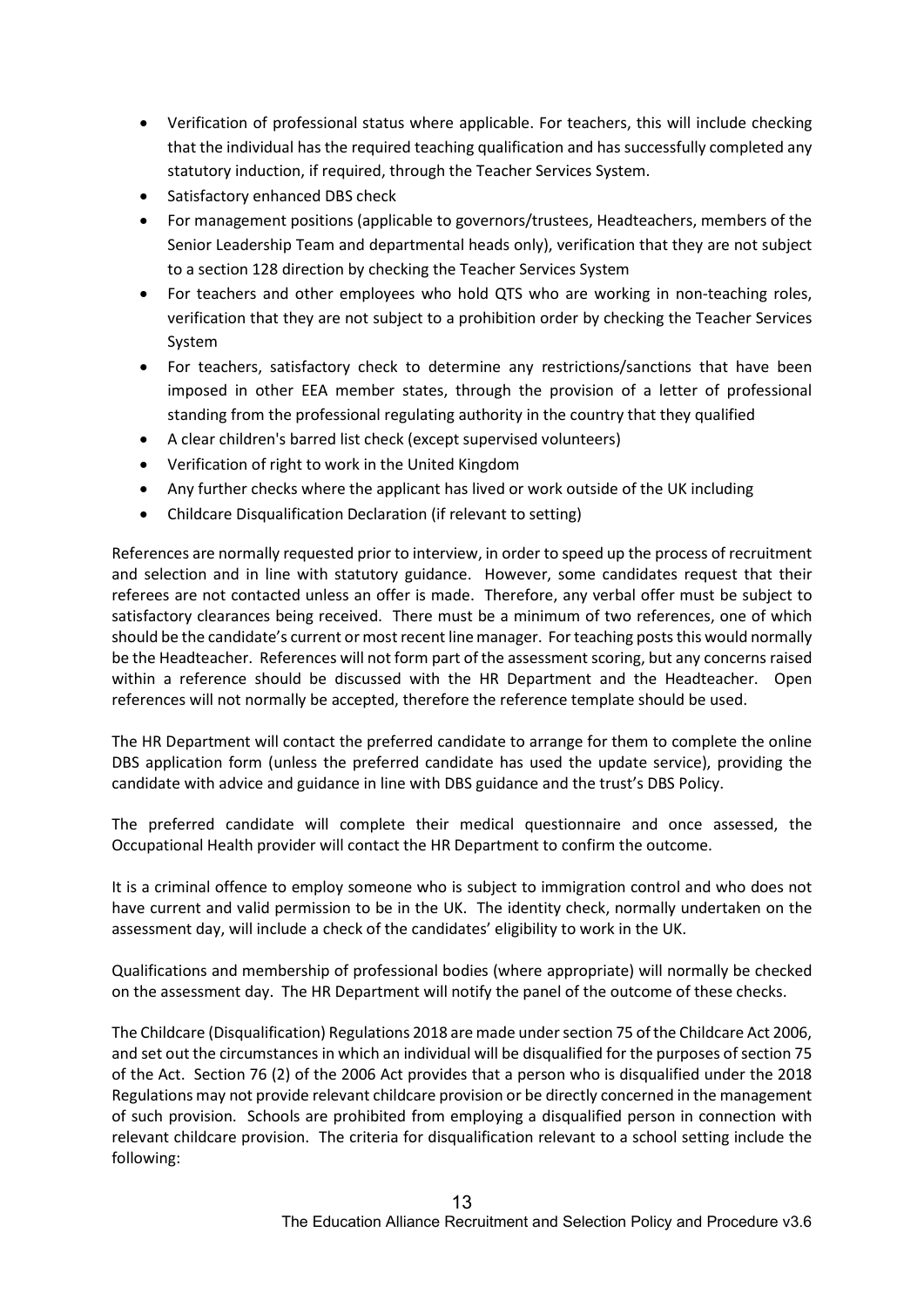- Inclusion on the DBS Children's Barred List
- Being found to have committed certain violent and sexual criminal offences against children and adults, which are referred to in regulation 4 and Schedules 2 and 3 of the 2018 Regulations
- Certain orders made in relation to the care of children, which are referred to in regulation 4 and listed at Schedule 1 of the 2018 Regulations
- Refusal or cancellation of registration relating to childcare, or children's homes, or being prohibited from private fostering, as specified in Schedule 1 of the 2018 Regulations
- Being found to have committed an offence overseas, which would constitute an offence regarding disqualification under the 2018 Regulations if it had been done in any part of the UK

Staff covered by this legislation include the following:

- Early year's provision  $-$  staff providing care for a child up to and including reception age (including education in nursery and reception classes and/or any supervised activity such as breakfast clubs, lunchtime supervision and after school care)
- Later years provision staff employed to work in childcare provided by the school outside school hours for children above reception age, but younger than 8 (this doesn't include education or supervised activity above reception age during school hours, but it does include before school settings (e.g. breakfast clubs) and after school provision
- Staff employed by childcare providers (not employed by the school) who hire or rent school facilities or premises (the trust will ensure the provider has appropriate policies and procedures in place regarding safeguarding children and the 2018 Regulations)
- The trust will ensure agencies and other providers undertake appropriate checks for staff deployed to work at the trust, including the requirement for staff to inform their employer they would be committing an offence if they are deployed to work in relevant childcare, or are directly concerned in the management of such provision, if they are disqualified under the 2018 Regulations
- The trust will ensure that self-employed contractors working in relevant childcare provision comply with the requirements of the legislation
- The trust must ensure that initial teacher training providers adhere to the legislation
- Staff directly concerned with the management of early or later year's provision are covered by the legislation
- Volunteers and casual workers directly concerned with the management of childcare provision or who work in relevant childcare on a regular basis (supervised or unsupervised) are covered by this legislation

Staff not covered by this legislation include the following:

- Caretakers, cleaners, drivers, transport escorts, catering and office staff who are not employed to directly provide childcare, However the trust has opted to ensure ALL staff working within a relevant setting are subjected to the same clearance process.
- Most staff who are only occasionally deployed, and are not regularly required to work in relevant childcare are not automatically covered, therefore Headteachers will work with the Director of HR and Governance to assess the risk and thus exercise their judgement
- School governors are not covered by this legislation unless they volunteer to work in relevant childcare on a regular basis, or they are directly concerned with the day-to-day management of such provision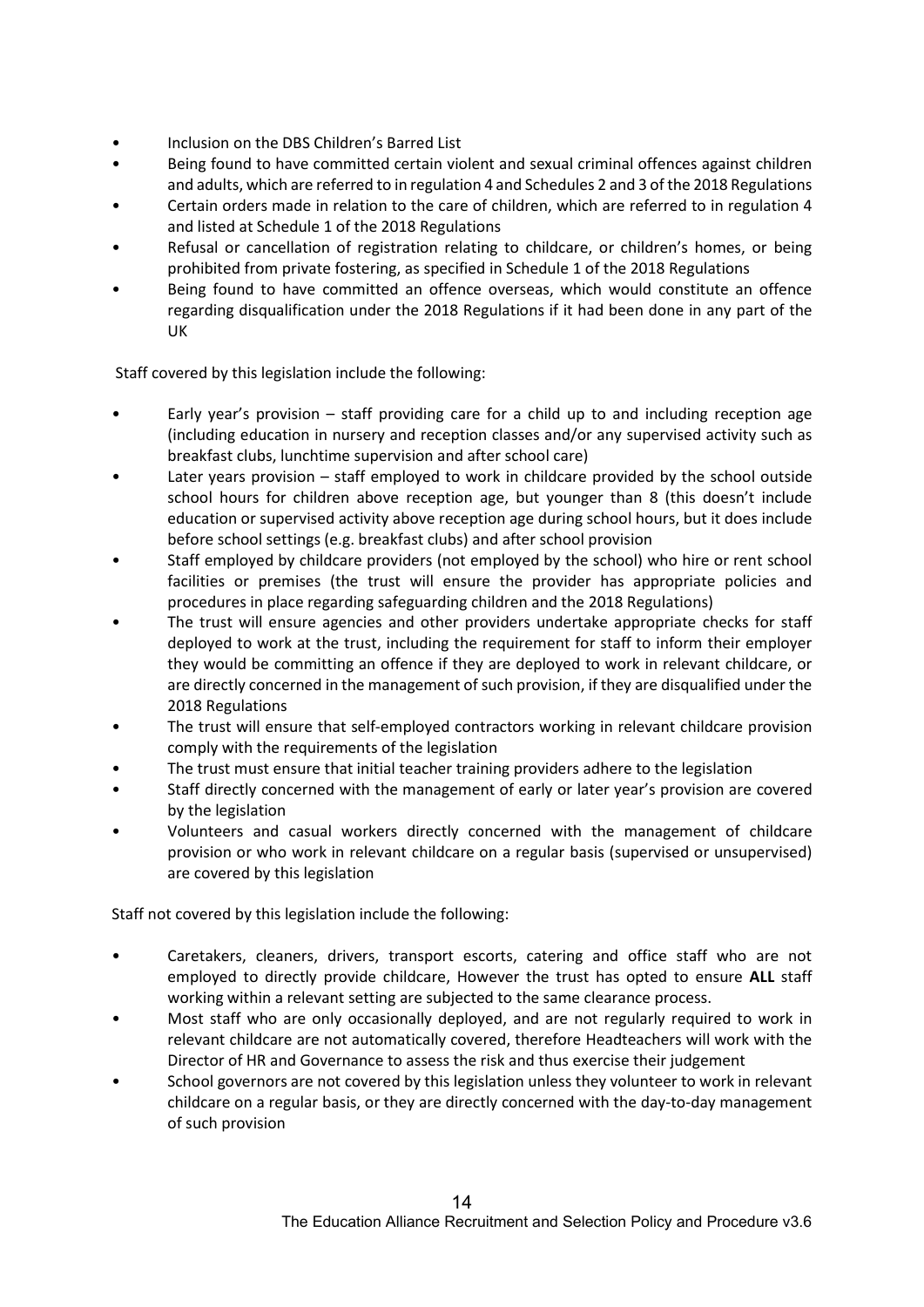The trust requires preferred candidates and staff to complete a self-declaration form to capture information relation to the 2018 Regulations. Questions are relevant and limited to the requirements of the legislation (e.g. cautions or convictions for a relevant offence; where a care order is issued with respect to a child who has been in the person's care; or whether they are named on the DBS Children's Barred List). The HR Department retains a record of all staff employed to work in or manage relevant childcare, including the date on which the disqualification checks were completed, ensuring OFSTED and independent inspectorates can readily access this information.

## 14. CONFIRMATION OF AN OFFER OF EMPLOYMENT

When all satisfactory clearances have been received, the HR Department will notify the recruiting manager and the successful candidate to advise that clearance has been received and to discuss a start date and time. The HR Department will send the preferred candidate a contract of employment and an email will be sent to all relevant departments to ensure appropriate arrangements are in place prior to the start date (e.g. IT and induction). The HR Department will close the job file and initiate an electronic personal file. The successful candidate's recruitment, selection and clearance information will be retained in the secure HR electronic system, and successful candidates will be provided with a link to the trust's onboarding platform, which will provide candidates with information regarding the trust, its schools, benefits, policies and procedures. The onboarding platform includes practical information for new staff, including:

- CEO's welcome to the trust
- Access to the corporate induction
- Induction details
- Dress code information
- Dates for the diary (the academic school calendar)
- School site
- Trust information regarding the various schools, the vision and ethos
- Job description to be signed and returned
- Pay and benefit details
- Information about the area for new starters relocating (alongside information regarding relocation expenses or recruitment and retention premia where is it being accessed)
- Links to policies and procedures and other relevant trust and school information
- Links to statutory and mandatory training that new starters may wish to access prior to their commencement with the Trust

Managers are also encouraged to maintain contact with successful candidates, ensuring they feel welcome and a part of the team, the school and the trust, even before they start. Regular communication can dispel any worries new starters may have and it provides the manager and their new member of staff with opportunities for role clarity prior to formal commencement. It also allows the manager time before the new starter commences to begin to discuss key objectives and initial training and development needs and plans.

On the successful candidate's first day, their manager should welcome them and ensure they are fully supported in their first few days and weeks. Managers must complete the departmental induction with their new starter and associate staff will also require probationary meetings to be held, ensuring any challenges and learning and development needs are addressed in a supportive, swift and effective way (managers of associate staff must read this policy in conjunction with the trust's Induction Policy).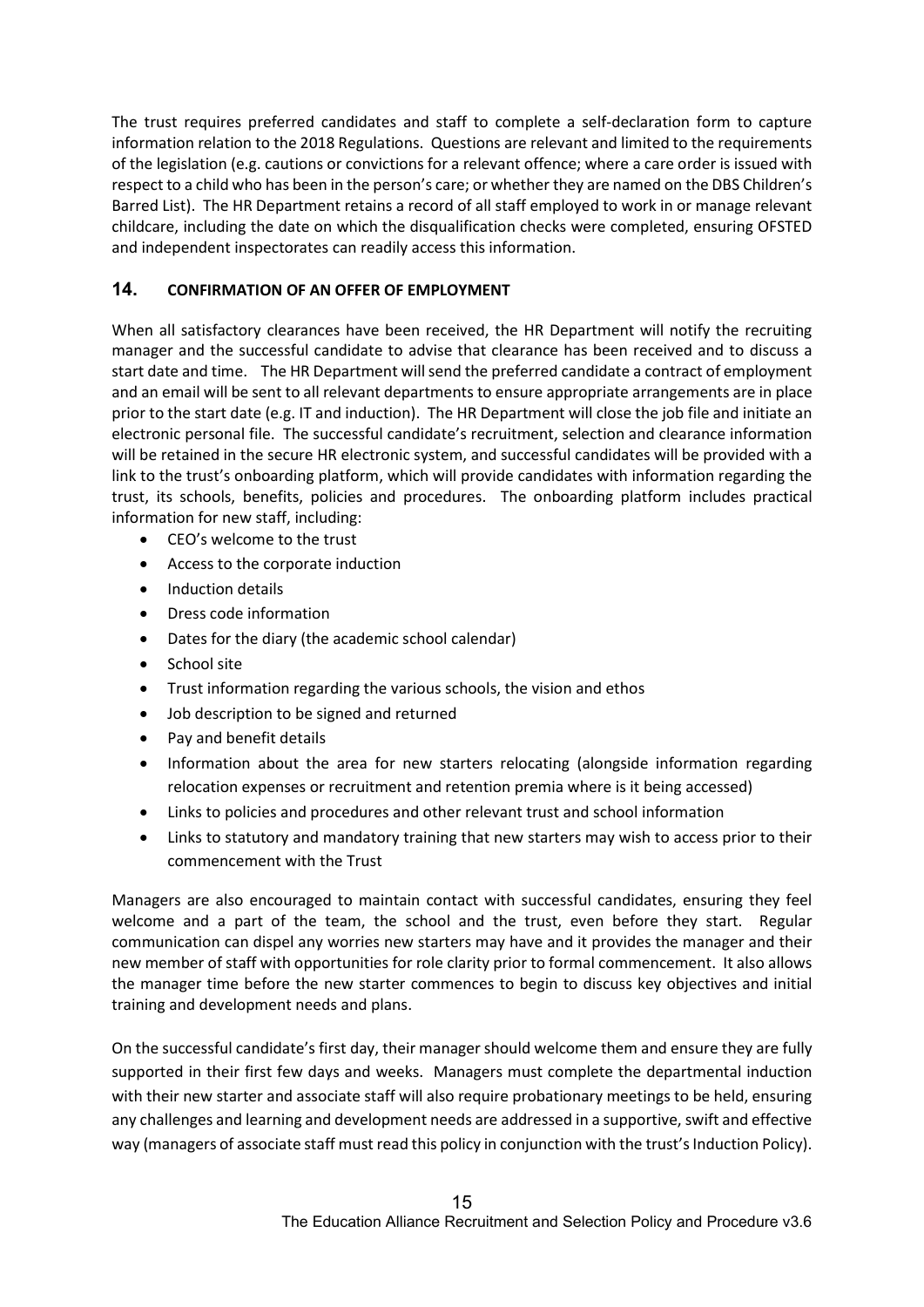#### 15. AGENCY WORKERS

Where a manager wishes to use an agency worker they must refer to the preferred supplier list of approved agencies (which the HR Department has assessed against legal and statutory requirements to ensure agencies the trust works with recruit, appoint, employ and deploy safely, appropriately and in line with legal and statutory guidelines). Managers must not approach agencies directly, but must contact either the Cover Officer or the HR Department, who will explore the manager's requirements and the options available to them prior to contacting an appropriate agency. Managers must be aware that under the Agency Workers Regulations 2010 and the Temporary Agency Work Directive 2008, agency workers have the right to equal treatment in relation to collective facilities and amenities and the same information about relevant vacancies as comparable workers from day one of their assignment. Following a 12-week qualifying period, agency workers are entitled to equal treatment in relation to basic working and employment conditions (including pay, working time and holiday). This means they are entitled to equal treatment (e.g. pay and conditions) to that of employees. This right doesn't include occupational sick pay, pension, family leave pay or redundancy pay.

#### 16. MONITORING COMPLIANCE WITH AND EFFECTIVENESS OF THE POLICY

Effectiveness and compliance of this Policy will be monitored on an annual basis.

#### 17. REVIEW

This Policy and Procedure will be reviewed within two years of the date of implementation with recognised trade unions via the Trade Union Forum.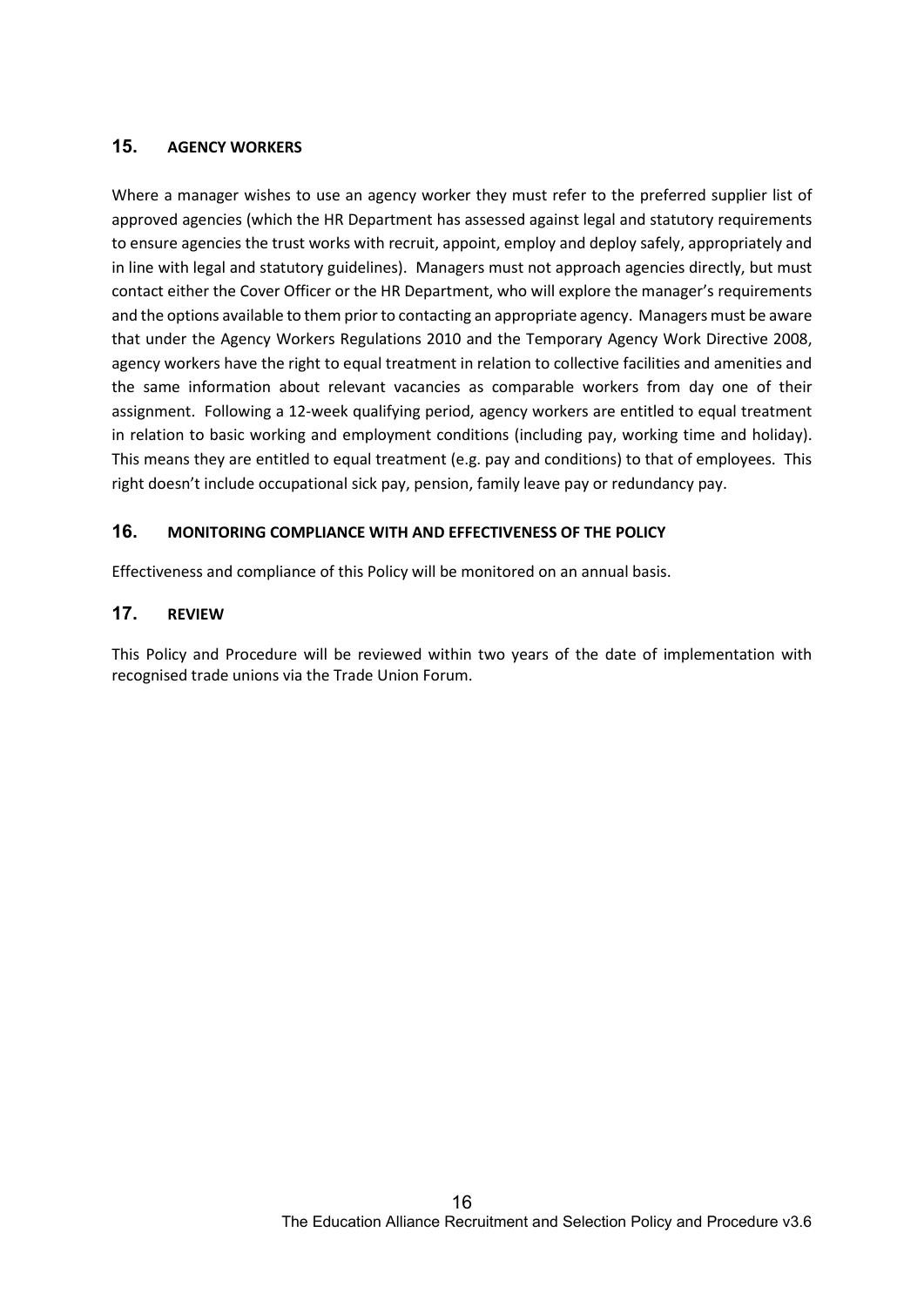#### Appendix 1

# Criminal record declaration form for jobs exempt from the Rehabilitation of Offenders Act

You have been asked to complete this form because the role you have applied for is exempt from the Rehabilitation of Offenders Act 1974. The information disclosed on this form will not be kept with your application form during the application process.

## Policy statement on recruiting applicants with criminal records

This post is exempt from the Rehabilitation of Offenders Act 1974 and therefore applicants are required to declare:

- All unspent convictions and conditional cautions
- All spent convictions and adult cautions that are not protected (i.e. that are not filtered out) as defined by the Rehabilitation of Offenders Act 1974 (Exceptions) Order 1975 (as amended in 2020).

For further information on filtering please refer to the Ministry of Justice guidance: https://www.gov.uk/government/publications/new-guidance-on-the-rehabilitation-of-offenders-act-1974.

We recognise the contribution that people with criminal records can make as employees and volunteers and welcome applications from them. A person's criminal record will not, in itself, debar that person from being appointed to this post. Any information given will be treated in the strictest confidence. Suitable applicants will not be refused posts because of offences which are not relevant to, and do not place them at or make them a risk in, the role for which they are applying.

All cases will be examined on an individual basis and will take the following into consideration:

- How long ago did the conviction/caution/warning/issue occur?
- Is there a pattern of behaviour?
- What were the circumstances at the time?
- Has the subject been open and honest?
- Does the disclosure relate to the work they would be/are employed to undertake?
- What are the risks?

It is important that applicants understand that deliberate attempts to conceal the information requested in this form could result in the withdrawal of an offer of employment, disciplinary proceedings or dismissal.